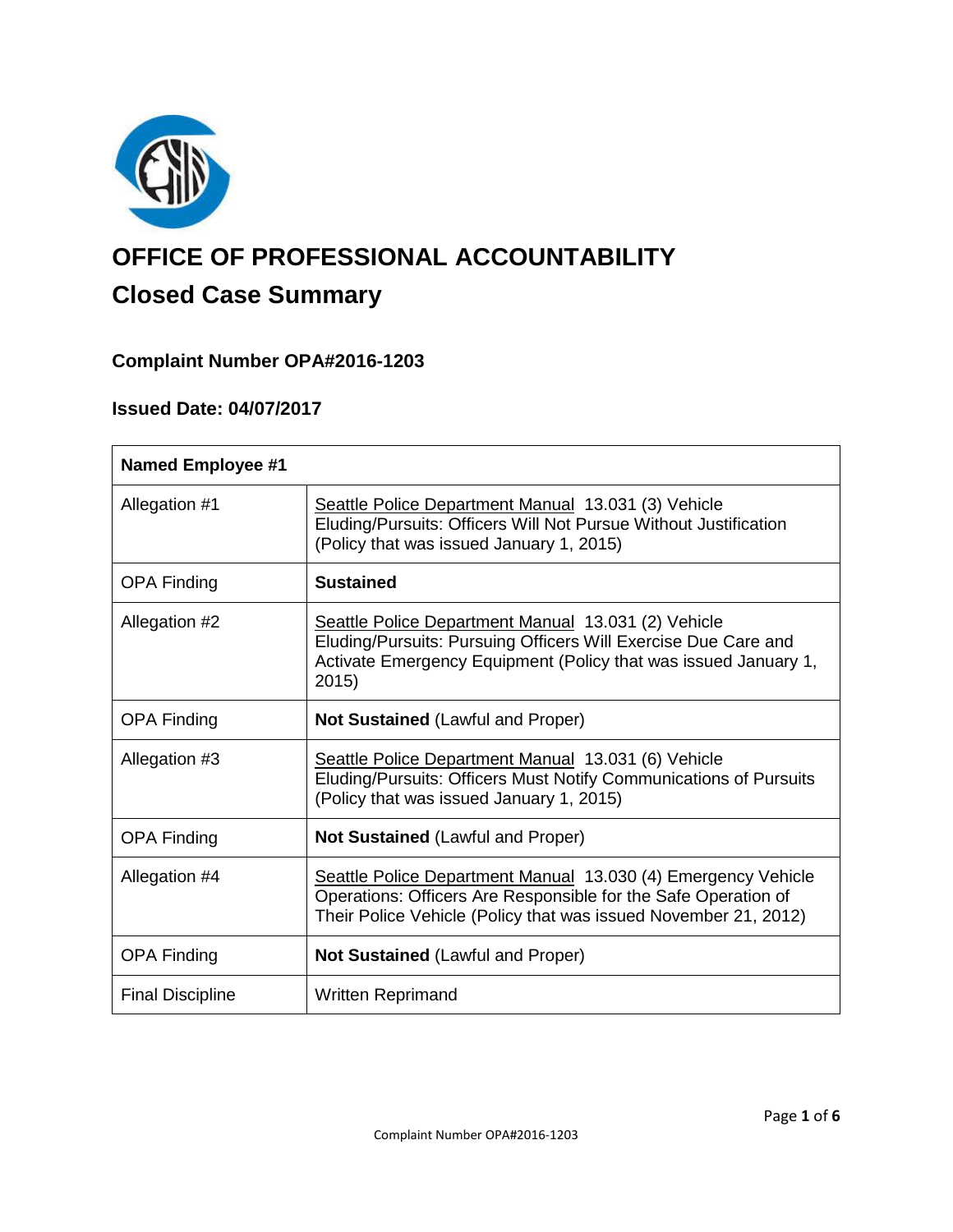| <b>Named Employee #2</b> |                                                                                                                                                                                                    |
|--------------------------|----------------------------------------------------------------------------------------------------------------------------------------------------------------------------------------------------|
| Allegation #1            | Seattle Police Department Manual 13.031 (3) Vehicle<br>Eluding/Pursuits: Officers Will Not Pursue Without Justification<br>(Policy that was issued January 1, 2015)                                |
| <b>OPA Finding</b>       | <b>Not Sustained (Training Referral)</b>                                                                                                                                                           |
| Allegation #2            | Seattle Police Department Manual 13.031 (2) Vehicle<br>Eluding/Pursuits: Pursuing Officers Will Exercise Due Care and<br>Activate Emergency Equipment (Policy that was issued January 1,<br>2015)  |
| <b>OPA Finding</b>       | <b>Not Sustained (Lawful and Proper)</b>                                                                                                                                                           |
| Allegation #3            | Seattle Police Department Manual 13.031 (6) Vehicle<br>Eluding/Pursuits: Officers Must Notify Communications of Pursuits<br>(Policy that was issued January 1, 2015)                               |
| <b>OPA Finding</b>       | <b>Not Sustained (Unfounded)</b>                                                                                                                                                                   |
| Allegation #4            | Seattle Police Department Manual 13.030 (4) Emergency Vehicle<br>Operations: Officers Are Responsible for the Safe Operation of<br>Their Police Vehicle (Policy that was issued November 21, 2012) |
| <b>OPA Finding</b>       | <b>Not Sustained (Lawful and Proper)</b>                                                                                                                                                           |
| <b>Final Discipline</b>  | N/A                                                                                                                                                                                                |

| <b>Named Employee #3</b> |                                                                                                                                                                                                  |  |
|--------------------------|--------------------------------------------------------------------------------------------------------------------------------------------------------------------------------------------------|--|
| Allegation #1            | Seattle Police Department Manual 13.031 (3) Vehicle<br>Eluding/Pursuits: Officers Will Not Pursue Without Justification<br>(Policy that was issued January 1, 2015)                              |  |
| <b>OPA Finding</b>       | <b>Not Sustained (Training Referral)</b>                                                                                                                                                         |  |
| Allegation #2            | Seattle Police Department Manual 13.031 (2) Vehicle<br>Eluding/Pursuits: Pursuing Officers Will Exercise Due Care and<br>Activate Emergency Equipment (Policy that was issued January 1,<br>2015 |  |
| <b>OPA Finding</b>       | <b>Not Sustained (Lawful and Proper)</b>                                                                                                                                                         |  |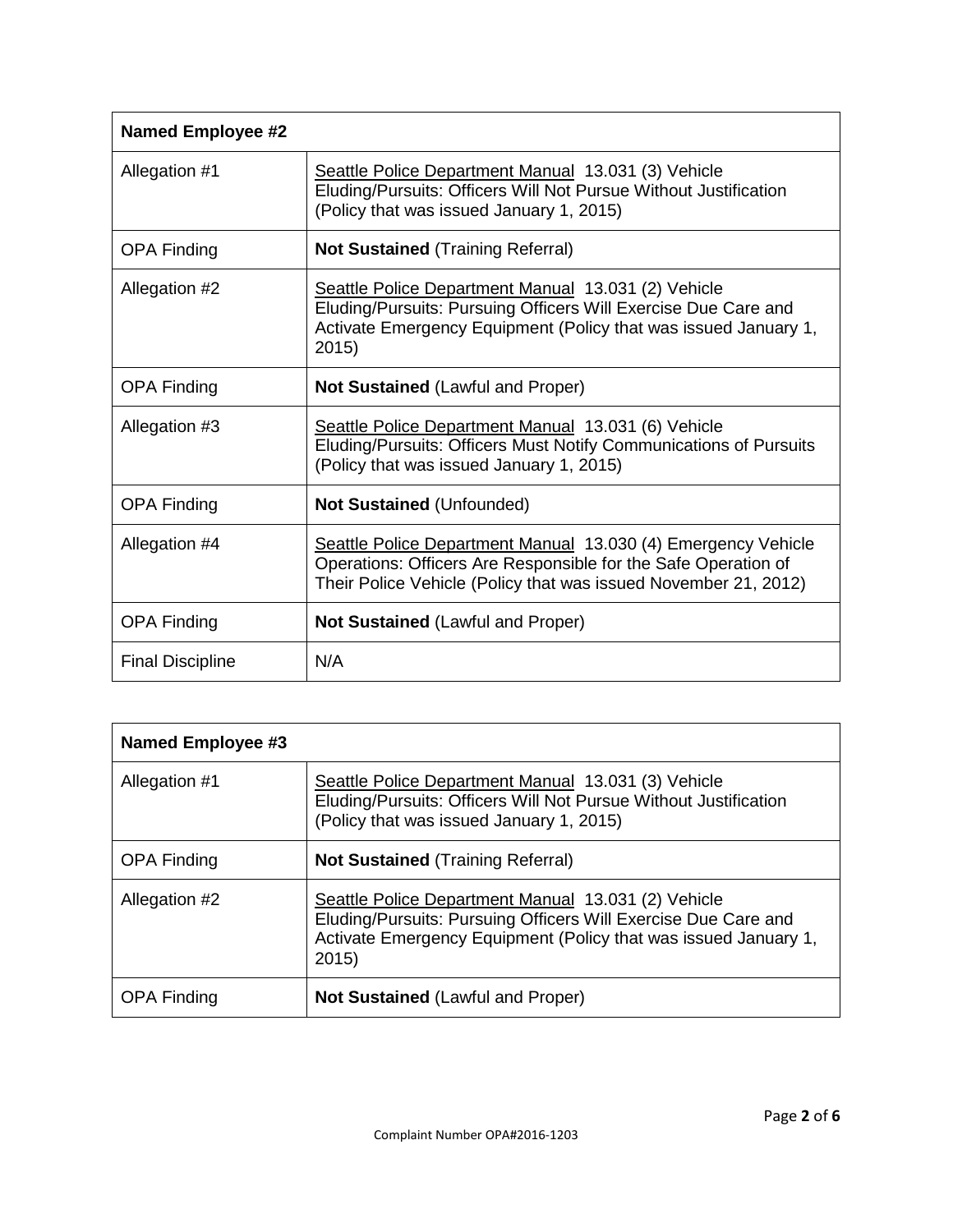| Allegation #3           | Seattle Police Department Manual 13.031 (6) Vehicle<br>Eluding/Pursuits: Officers Must Notify Communications of Pursuits<br>(Policy that was issued January 1, 2015)                               |
|-------------------------|----------------------------------------------------------------------------------------------------------------------------------------------------------------------------------------------------|
| <b>OPA Finding</b>      | Not Sustained (Unfounded)                                                                                                                                                                          |
| Allegation #4           | Seattle Police Department Manual 13.030 (4) Emergency Vehicle<br>Operations: Officers Are Responsible for the Safe Operation of<br>Their Police Vehicle (Policy that was issued November 21, 2012) |
| <b>OPA Finding</b>      | <b>Not Sustained (Lawful and Proper)</b>                                                                                                                                                           |
| <b>Final Discipline</b> | N/A                                                                                                                                                                                                |

# **INCIDENT SYNOPSIS**

The Named Employees responded to a location where a stolen vehicle had been tracked.

### **COMPLAINT**

The complainant, a supervisor within the Department, alleged the Named Employees violated policy by engaging in an out of policy pursuit that was not properly communicated over radio and for failing to operate their vehicles safely.

### **INVESTIGATION**

The OPA investigation included the following actions:

- 1. Review of the complaint memo
- 2. Review of In-Car Videos (ICV)
- 3. Search for and review of all relevant records and other evidence
- 4. Interview of SPD employee

### **ANALYSIS AND CONCLUSION**

The preponderance of the evidence from this investigation showed that Named Employees #1, #2, and #3 engaged in a pursuit as defined by SPD Policy 13.031-POL (1) of a driver suspected only of operating a stolen vehicle. SPD Policy 13.031(3) prohibits pursuits solely for property crimes. At the time he engaged in this pursuit, Named Employee #1 had no reason to believe the driver of the eluding vehicle was suspected of committing any crime other than possession of a stolen vehicle.

After discussion at a meeting held for this case and after further review and consideration of the evidence from this investigation, the OPA Director was convinced that Named Employees #2 and #3 likely acted in good faith to provide cover and security to Named Employee #1 when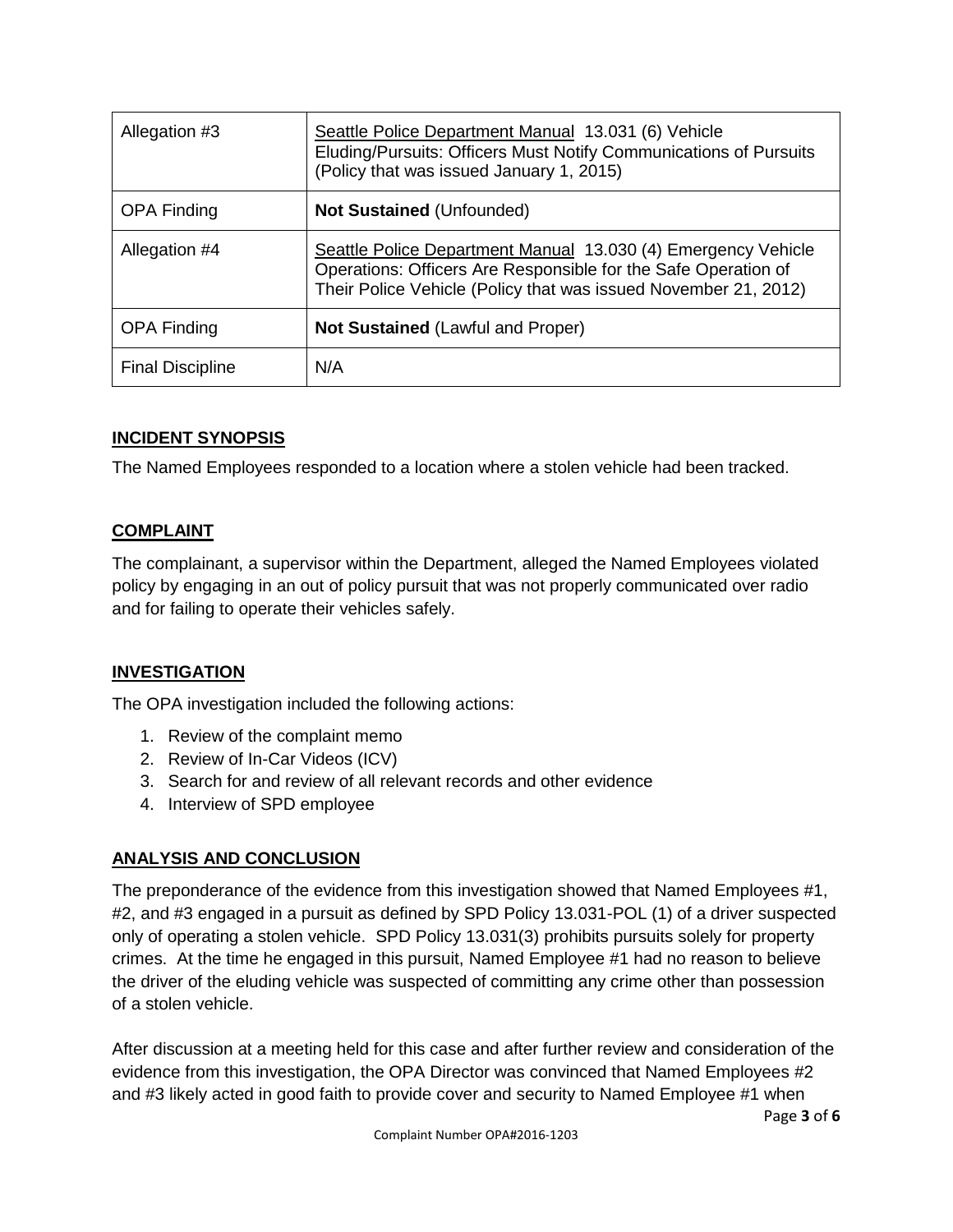they (Named Employees #2 and #3) decided to join Named Employee #1 in the pursuit. While the actions of Named Employees #2 and #3 in participating in the pursuit were not consistent with the policy, the OPA Director recognized that Named Employees #2 and #3 were placed in a difficult position when Named Employee #1 took off in pursuit of the stolen vehicle. Named Employees #2 and #3 understandably felt an obligation to not abandon Named Employee #1 and to attempt to keep him in sight should Named Employee #1 become engaged directly with the driver of the eluding vehicle.

The preponderance of the evidence from this investigation supported a conclusion that Named Employees #1, #2, and #3 operated their marked police vehicles in a manner consistent with the requirements of SPD Policy 13.031 (2).

The preponderance of the evidence from this investigation supported a conclusion that Named Employee #1 used the radio in his police vehicle to notify communications of what was taking place. While it would have been clearer and more helpful to the supervisor monitoring the event had Named Employee #1 used the word "pursuit", the OPA Director believed Named Employee #1 provided sufficient information over the radio to inform communications and the supervisor regarding his actions.

The preponderance of the evidence from this investigation supported a conclusion that Named Employees #1, #2, and #3 operated their marked police vehicle in a manner consistent with the requirements of SPD Policy 13.030 (4).

The preponderance of the evidence from this investigation supported a conclusion that Named Employee #1 used the radio in his police vehicle to notify communications of what was taking place. Since Named Employees #2 and #3 were in the third and second positions respectively in the pursuit and since Named Employee #1 was providing radio updates during the pursuit, the OPA Director believed Named Employees #2 and #3 had no obligation themselves to provide additional updates over the radio.

### **FINDINGS**

### **Named Employee #1**

### Allegation #1

A preponderance of the evidence showed that at the time he engaged in this pursuit, Named Employee #1 had no reason to believe the driver of the eluding vehicle was suspected of committing any crime other than possession of a stolen vehicle. Therefore a **Sustained** finding was issued for *Vehicle Eluding/Pursuits: Officers Will Not Pursue Without Justification.*

Discipline Imposed: Written Reprimand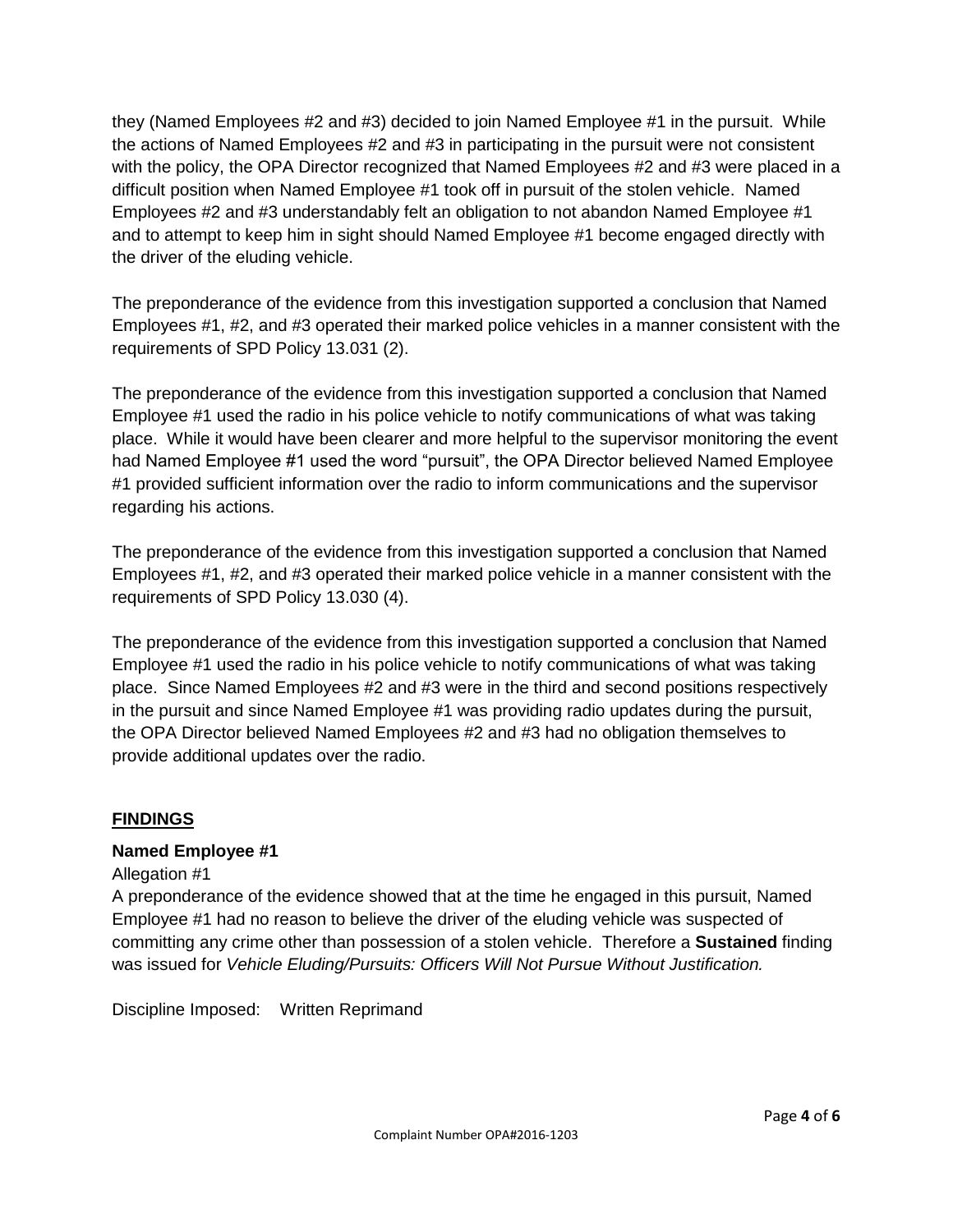### Allegation #2

A preponderance of the evidence showed that Named Employee #1 operated his marked police vehicle in a manner consistent with the requirements of this policy. Therefore a finding of **Not Sustained** (Lawful and Proper) was issued for *Vehicle Eluding/Pursuits: Pursuing Officers Will Exercise Due Care and Activate Emergency Equipment.*

#### Allegation #3

A preponderance of the evidence showed that Named Employee #1 used the radio in his police vehicle to notify communications of what was taking place. Therefore a finding of **Not Sustained** (Lawful and Proper) was issued for *Vehicle Eluding/Pursuits: Officers Must Notify Communications of Pursuits.*

#### Allegation #4

A preponderance of the evidence showed that Named Employee #1 operated his marked police vehicle in a manner consistent with the requirements of this policy. Therefore a finding of **Not Sustained** (Lawful and Proper) was issued for *Emergency Vehicle Operations: Officers Are Responsible for the Safe Operation of Their Police Vehicle.*

#### **Named Employees #2 and #3**

#### Allegation #1

The evidence showed that the Named Employee would benefit from additional training. Therefore a finding of **Not Sustained** (Training Referral) was issued for *Vehicle Eluding/Pursuits: Officers Will Not Pursue Without Justification.*

**Required Training:** Named Employees #2 and #3 should receive clear counseling from their supervisor regarding the Department's policy and restrictions concerning vehicle pursuits. In addition, it would be helpful for the supervisor to assist Named Employees #2 and #3 in considering what they could and should do in the future if they are presented with a situation in which another officer initiates an out of policy pursuit, both to keep from violating policy themselves and to assist their fellow officer.

#### Allegation #2

A preponderance of the evidence showed that Named Employees #1 and #2 operated their marked police vehicles in a manner consistent with the requirements of this policy. Therefore a finding of **Not Sustained** (Lawful and Proper) was issued for *Vehicle Eluding/Pursuits: Pursuing Officers Will Exercise Due Care and Activate Emergency Equipment.*

#### Allegation #3

A preponderance of the evidence showed that Named Employees #2 and #3 had no obligation to provide additional updates over the radio. Therefore a finding of **Not Sustained** (Unfounded) was issued for *Vehicle Eluding/Pursuits: Officers Must Notify Communications of Pursuits.*